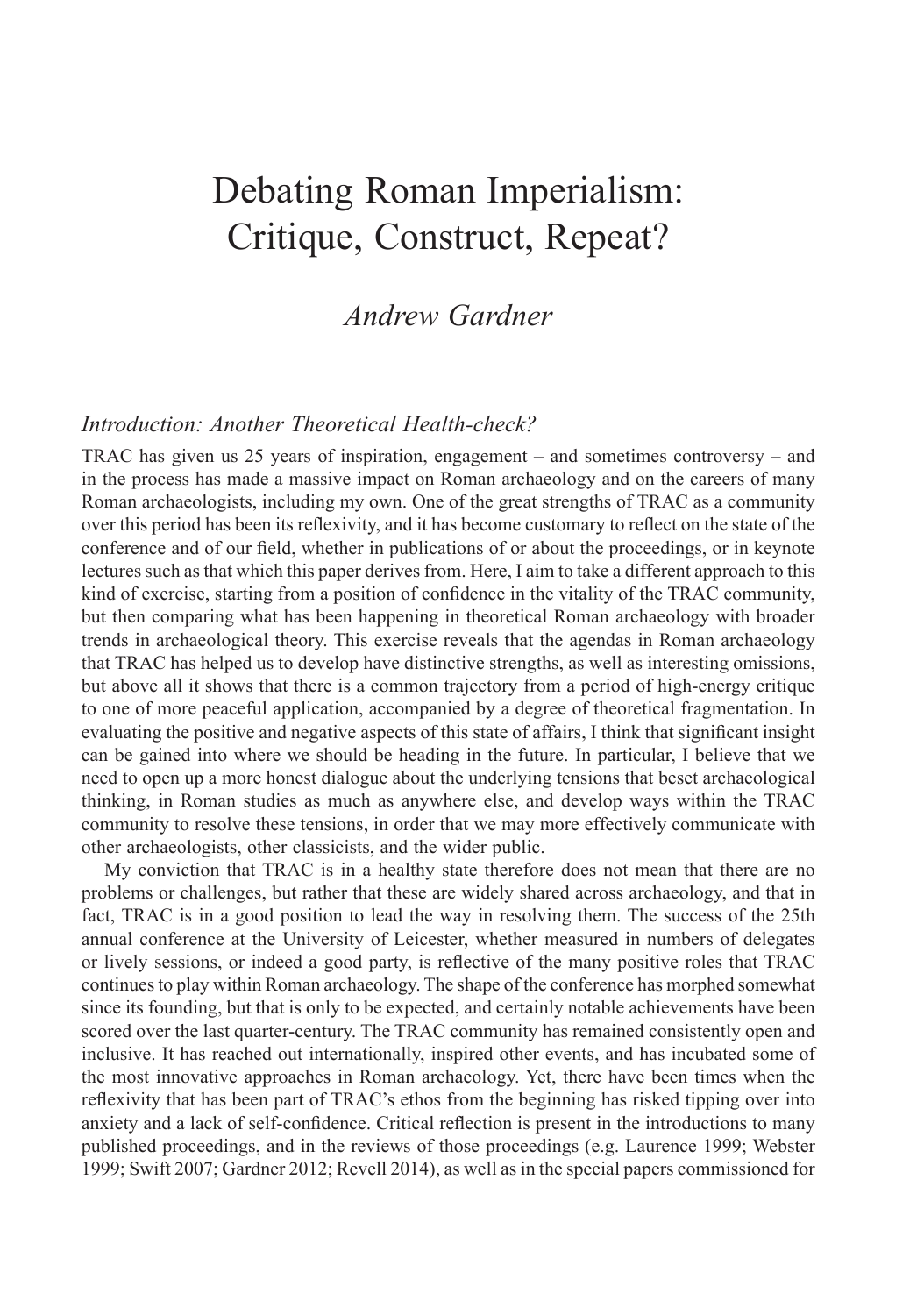the 2005 volume (Gardner 2006; Laurence 2006; Scott 2006), the plenary sessions or keynotes at various meetings (e.g. at UCL in 2000, Newcastle in 2011, and King's in 2013; see Allason-Jones 2012), and some of the other publications appearing in recent years addressing the state of Roman archaeology as a sub-discipline (e.g. Woolf 2004; Versluys 2014; *cf*. also Gardner 2003; James 2003; Laurence 2012: 20–3). Individually all of these contributions make important points – and having written some of them myself I can hardly disown the genre – but collectively, and because these are almost exclusively voices within the TRAC community rather than outsiders who might help us shift our perspective, they convey an impression of excessive introspection. This risks being unhelpful. Certainly, anxiety about the prominence of explicit theory at TRAC, for example, has had mixed results in changing things. I think that this is because this particular phenomenon, among others, is part of much broader trends, and if we are to really get to grips with these then we need to start from a position of greater confidence that really empowers us to engage with the wider archaeological world. TRAC as an institution has access to the talent and resources to justify such confidence (*cf*. Revell 2014), and there are a number of practical ways to make the most of this as the institution evolves in the future.

What these are, and how they might be implemented, is the subject of the latter part of this paper. In the intervening sections, I aim to demonstrate that we can draw strength from the fact that we are not alone in the kinds of issues we face, by comparing – naturally in a broad brush fashion – trends in archaeological theory with those in theoretical Roman archaeology. This will show that while there are distinct dynamics in each domain, with those approaches considered most relevant to the Roman world having particular characteristics, there are similarities in overall trajectory and in some of the discourse of theoretical frustration. For example, Miguel John Versluys' report of a theory-averse reaction to the 'Romanisation' debates among current students (2014: 4–5) echoes similar remarks on perceived theoretical dogmatism generating hostility to 'theory' as a concept elsewhere (Bintliff 2011: 8–9). Similarly, fragmentation is a common theme, of some longstanding, remarked upon in the Roman context by Greg Woolf (2004, writing of regional and other specialisms as well as theory; *cf*. Laurence 2012: 22–23) and others surveying the post-'Romanisation' landscape (e.g. Gardner 2013; Pitts and Versluys 2015: 5–6), and in the wider discipline by a number of commentators from Matthew Johnson (1999: 177–187) to Koji Mizoguchi (2015: 15–16). Indeed, to some extent these are issues that have been around as long as archaeologists have been explicitly engaged with the conceptual underpinnings of their discipline. I will later go so far as to argue that they relate to persistent tendencies in the inclinations of archaeologists, essentially between leading our research with material or with ideas. These kinds of divisions have increasingly been masked by thematic approaches to the past, particularly evident in widespread conference organisation formats, which can certainly be a useful approach but can equally be seen as fudging the problem. Other crucial underlying issues that I would like to highlight in the course of this paper are the wide range of different objectives archaeologists have when they explicitly cite theory, the various ways in which comparison works (particularly, for our purposes, in relation to different empires), and whether multi-vocality, a rightly lauded aspect of recent archaeological debate, always entails meaningful dialogue. These kinds of issues present challenges to all archaeologists as we try to move our discipline forward, and insofar as TRAC has connected Roman archaeology into wider debates, they are challenges for our community too – albeit that this connection is rather one-sided, with limited acknowledgment by other archaeologists of the progress that Roman archaeology has made (e.g. Johnson 2010, which makes only limited reference to recent Romanist scholarship; *cf*. Morris 2004; Woolf 2004: 420; Gardner 2013: 2–3). The way forward, as I see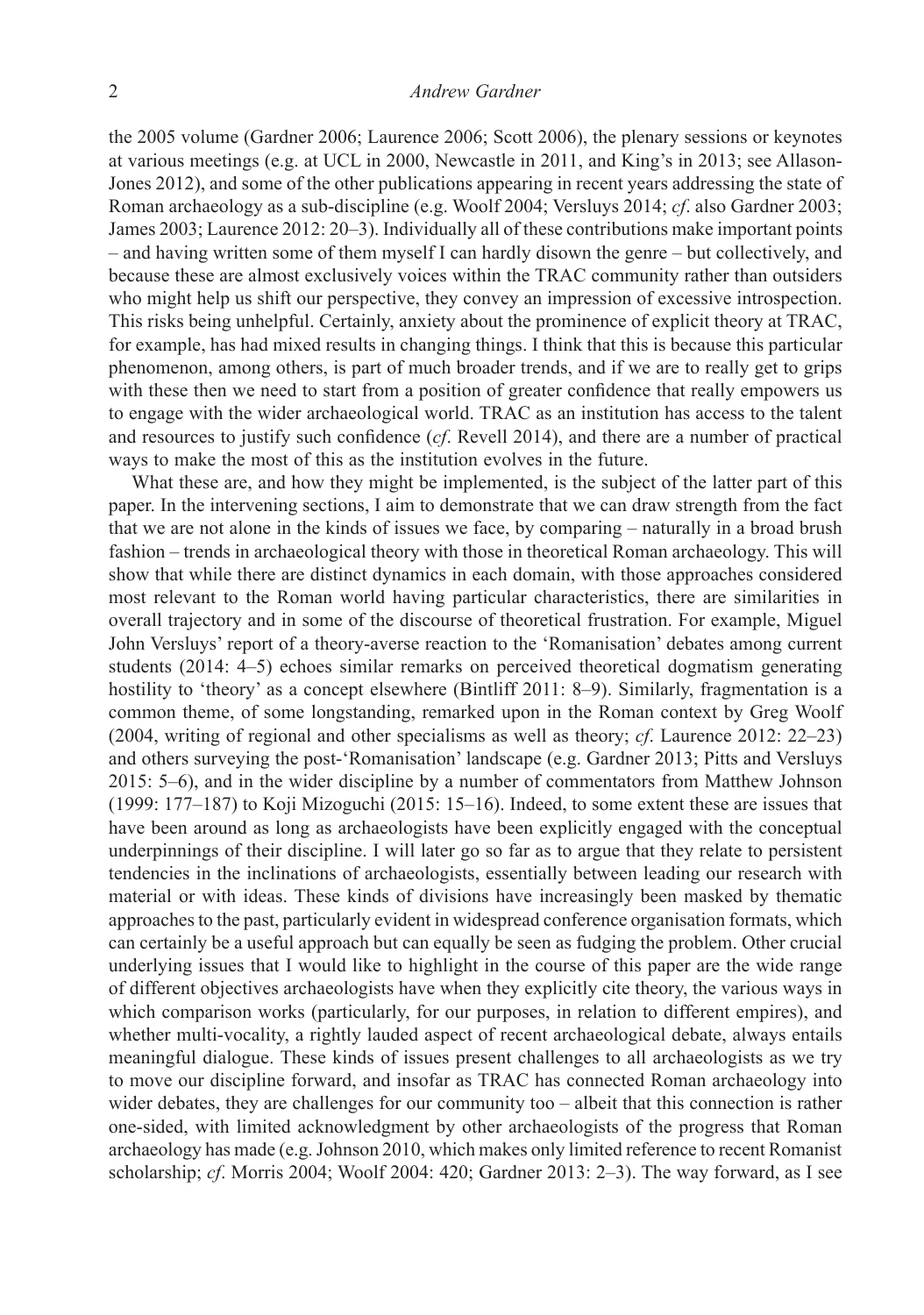it, is to work to turn this relationship around, such that TRAC leads the way in showing, not necessarily how to solve insoluble problems, but at least how to work creatively with the tensions inherent in our discipline and engage new audiences in the enterprise of better understanding the (Roman) past.

# *The Wider Context: Recent Trends in Archaeological Theory*

Summarising the last 50 years of developments in archaeological theory, in order to place the development of TRAC into a wider intellectual context, is clearly a tall order. In a short paper like this, I can only present a very crude characterisation of the state of the field now and its historical trajectory, based in no small part on my experience of teaching archaeological theory at UCL for some years. The reader is referred to various recent reviews for much more thorough treatments (e.g. Hegmon 2003; Johnson 2006; Preucel and Mrozowski 2010; Hodder 2012a; Gardner and Cochrane 2011; Mizoguchi 2015; Gardner, Lake and Sommer forthcoming). In a nutshell, though, and as has already been mentioned, there is a clear trend towards fragmentation of theoretical agendas and groups of scholars over time (Fig. 1). Whether this is a linear or a somewhat cyclical phenomena is a moot point; David Clarke (1973: 7) commented on the fragmentation prevalent in traditional archaeology in the mid-20th century, and at a global scale there have always been more distinct trajectories than a focus on Anglo-American theory might suggest, but certainly many commentators have charted the developing diversity of archaeological thought from the period of the New/processual archaeology onwards (e.g. Thomas 2000; Trigger 2006: 519–528; Johnson 2010: 231–233; Hodder 2012a: 1–8; Mizoguchi 2015: 15–17). This process is complex, and is not simply a matter of the proliferation of sub-schools of thought, but also involves recursive points of influence between agendas (such as the impact of post-processual thought on the 'cognitive processualism' championed particularly by Colin Renfrew, e.g. 1994), as well as changes in nomenclature over time (e.g. the rebranding of post-processualism as 'interpretive archaeology' from the early 1990s; see Shanks and Hodder 1995: 4–5). These phenomena occur because each way of doing archaeology is a living tradition, and theoretical developments in our field rarely represent a complete paradigm shift which makes all previous ideas obsolete (*cf*. Trigger 2006: 5–17). A further important dimension to this process of fragmentation is a change in the nature of debate, captured in the most apposite form of caricature in the cartoons by Simon James and Matthew Johnson which illustrate the latter's 1999 introduction to archaeological theory (Johnson 1999: 183–184). A fairly lively set of debates about the goals of archaeology in the early 1980s (even more so than in the early 1960s) – involving a fair amount of polemic and posturing, maybe, but at least showing that the stakes were important – had given way by the 1990s to a more tolerant multi-vocality. Whether this signalled a more mature phase, or rather a retreating of groups of scholars to their own bunkers of self-reinforcing complacency, remains open to question; certainly, the prevailing lack of dialogue between the major current traditions of evolutionary and interpretive archaeologies is quite easy to characterise in the latter terms (Kristiansen 2004; Gardner and Cochrane 2011: 11–16; *cf*. VanPool and VanPool 2003; Johnson 2011). This situation has a number of other implications and effects.

Some archaeologists have reacted to this state of affairs by arguing that the notion of archaeological theory as a particular domain of discourse is, or ought to become, redundant – that 'theory' is dead, and that we should proceed by simply picking the best conceptual tools for a particular job (e.g. Bintliff 2011; *cf*. Pearce 2011). A related point is that part of the reason for the current state of fragmentation is a high turnover of ideas, with a competitive zeal for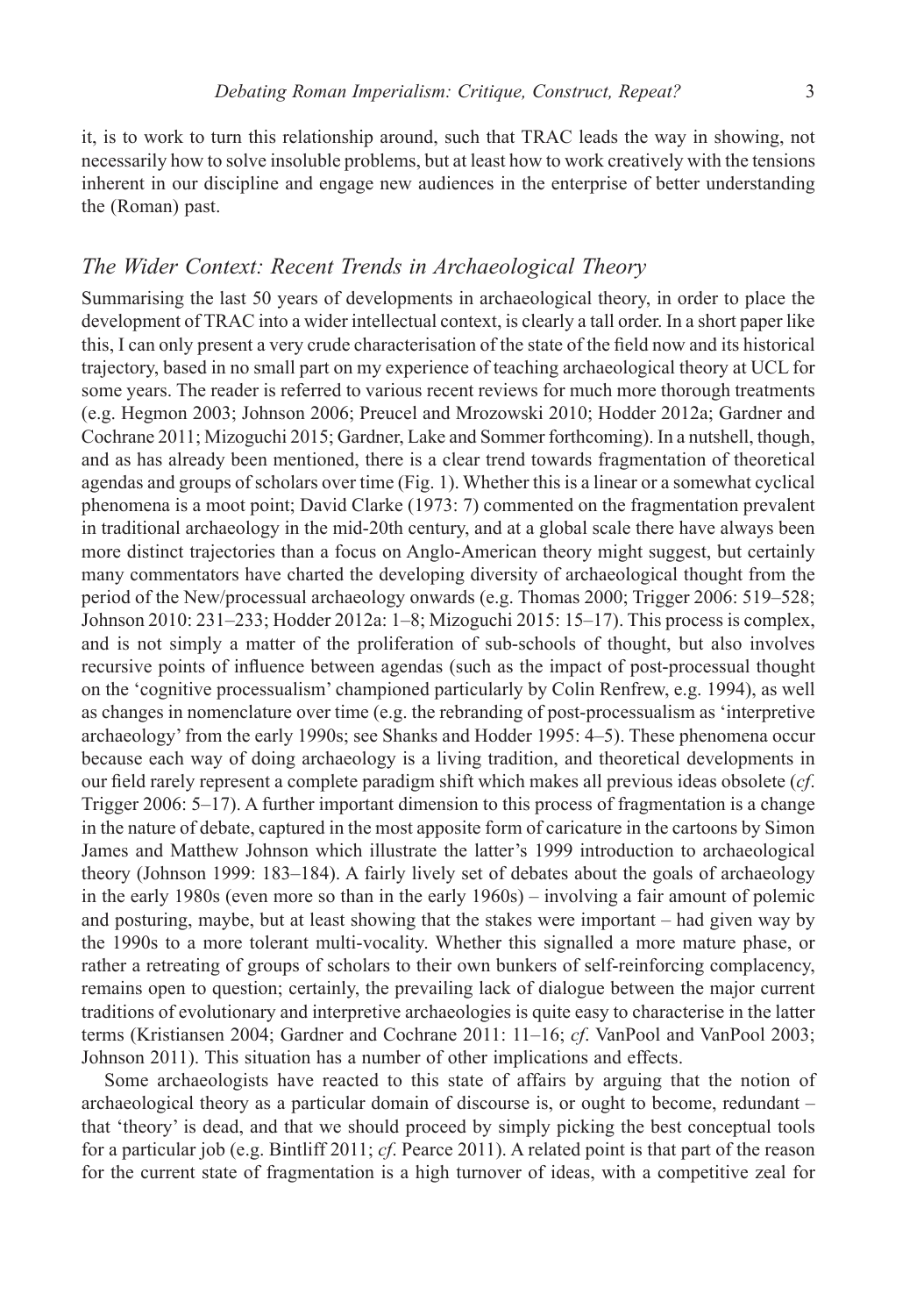

*Figure 1: Schematic (and thus highly simplified) representation of the diversification of theoretical archaeology over time. Broken lines indicate more reactive or indirect relationships between schools of thought, the most antagonistic with dotted lines.*

new theoretical perspectives leading to earlier ideas becoming unfashionable with unseemly haste. This not only makes long-term critical engagement with a particular research programme increasingly uncommon, but also may be turning students, and others, off of 'theory' because it appears to comprise a highly unsettled body of material and seems dominated by overly dogmatic positions (Bintliff 2011: 8–9; Mizoguchi 2015: 16). While I firmly believe that any proclamation of the death of theory is exaggerated, and unhelpful, threatening to take us back to a naïve sense of empirical security that avoids big questions, the accelerated turnover of ideas is a potential problem. Whether this is influenced by structural features of the academic employment situation, as I suspect, or even broader factors generating the fragmentation of identity in late Modernity (Mizoguchi 2015: 12–17; *cf*. Hall 1996: 3–4) – or simply something more benign like increasing intellectual curiosity among archaeologists – it has clear consequences for any disciplinary unity around problems or paradigms. Too much unity would of course be equally problematic, and pluralism is definitely a good thing, but some points of cohesion are still needed, or at least clear dialogues between different groups, because an atomised discipline is a weak one in the face of pressures from outside (wherever archaeologists work), and because building more complete accounts of the past takes collaborative effort given the extraordinary quantities of material we have to work with today.

This picture of fragmentation, for me, overwhelms any sense of broad consensus developing around certain themes across different schools, though this has been suggested by some (e.g. Hegmon 2003; *cf*. Johnson 2010: 223–233). Often, such claims conceal important divisions (a further effect of the diminution of theoretical debate) and they can even be rhetorical moves to lay claim to more of the theoretical terrain (Moss 2005; *cf*. Tilley 1995 on Renfrew's 'cognitiveprocessual synthesis'). Indeed, some of the more prominent strands of contemporary theory have demonstrated ambitions toward unifying theory – even as they remain internally rather disparate – with some evolutionary archaeologists arguing for their approach as the most appropriate for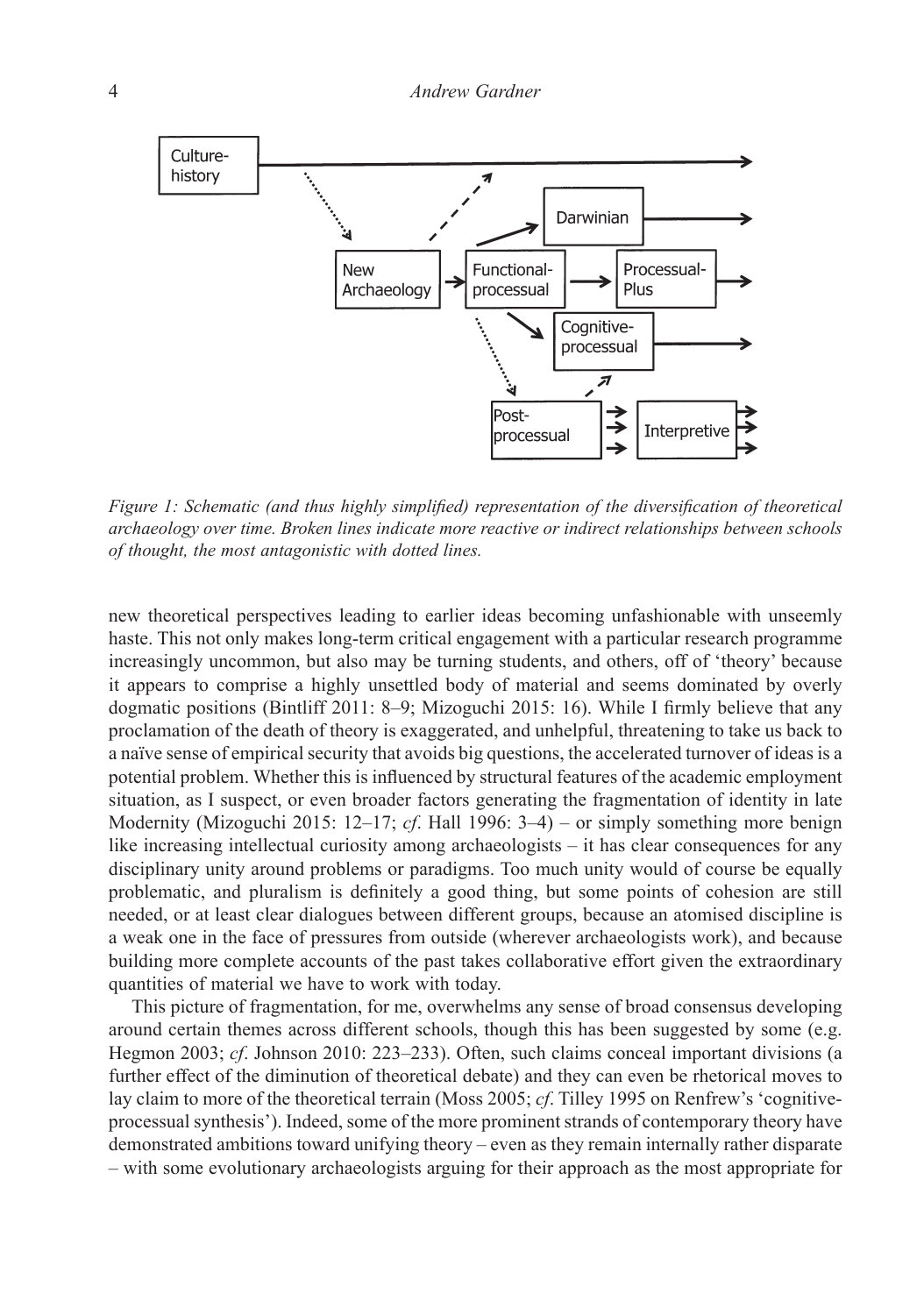the discipline (e.g. Foley 2002: 38–39; Shennan 2002: 9–14). Coming from a very different background, Ian Hodder's most recent book *Entangled* (2012b) seeks to draw together strands not only from the range of approaches dealing with 'materiality', but also aspects of evolutionary thought (*cf*. Gosden 2005: 198; Trigger 2006: 497–498; Johnson 2010: 220–7; Gardner 2011: 75–77; Hodder 2012a: 9–11). Such efforts to create a general theory for archaeology are unlikely to be successful, but at least these interventions allow us to debate the ideas and to grapple with different visions for the goals of archaeology. These are the important issues that make 'theory' still absolutely something to talk about, and within that discourse we need to find more of a balance between the highly fragmented and the grandly unified extremes. One other argument which points toward the need for such a balance is that, in recent years, a mechanism which rather fudges the underlying issues has been increasingly prevalent (particularly at conferences like TAG) – the thematic session. These enable speakers from different theoretical standpoints to contribute, which is of course valuable, but can also serve to obscure critical engagement with those differences in deference to the positive contributions made to the session theme, especially given the limited discussion time available in most current conference formats. Such sessions achieve something of the kind of balance I am advocating, but without enabling us to look more closely at the ideas we are using and the contradictions between them. Evaluating the pros and cons of leading with themes, ideas, or material in our conference meetings – and our publications, which will have different dynamics – is a key part of the process of opening up more effective dialogue in archaeology in general, and – as we shall now explore – at TRAC too.

# *Theorising the Roman Empire: A Comparative Exercise*

Much of my current thinking about the development of 'theoretical Roman archaeology' both before and after the foundation of TRAC is presented in a recent publication (Gardner 2013: 1–9), so here I just want to highlight a couple of key points of that history to enable some comparison with the foregoing comments on the wider theoretical scene. One such point to note is that of course TRAC itself emerged in a context of greater explicit theorisation of Roman archaeology that goes back to the later 1970s and 1980s, and moreover, that even before this point traditional approaches were certainly theoretical, just not explicitly so. There are, in particular, many affinities between the principles underpinning 'Romanisation' theory and other forms of essentially historical explanation and the wider paradigm of culture history (Jones 1997: 29–39; Gardner 2014: 2–3). From the 1960s, the New Archaeology did have a methodological impact on Classical fields (notably in survey archaeology in the Mediterranean and in excavation practice in the UK), but it took longer to have a theoretical effect, for example in new approaches to 'acculturation', or the exploration of core-periphery relationships inspired by world-systems theory (e.g. Bartel 1980; Cunliffe 1988; *cf*. Dyson 1989). By the late 1980s, with post-processualism already well-established in other areas of British archaeology, this too began to have some influence, and the book which played a significant role in the early debates at TRAC – Martin Millett's *The Romanization of Britain* – exemplifies quite well the fusion of approaches taking shape in the work of some archaeologists of Roman Britain (in particular) at this time (Millett 1990; *cf*. Hingley 2001: 112). While processual and increasingly post-processual interests continued to shape TRAC throughout at least its first decade – in terms of fairly direct borrowings of interests, concepts, and literature – during the 1990s, Roman archaeology also began to take its own distinctive theoretical trajectory.

The first significant phase of this pathway is dominated by post-colonial theory. Drawing on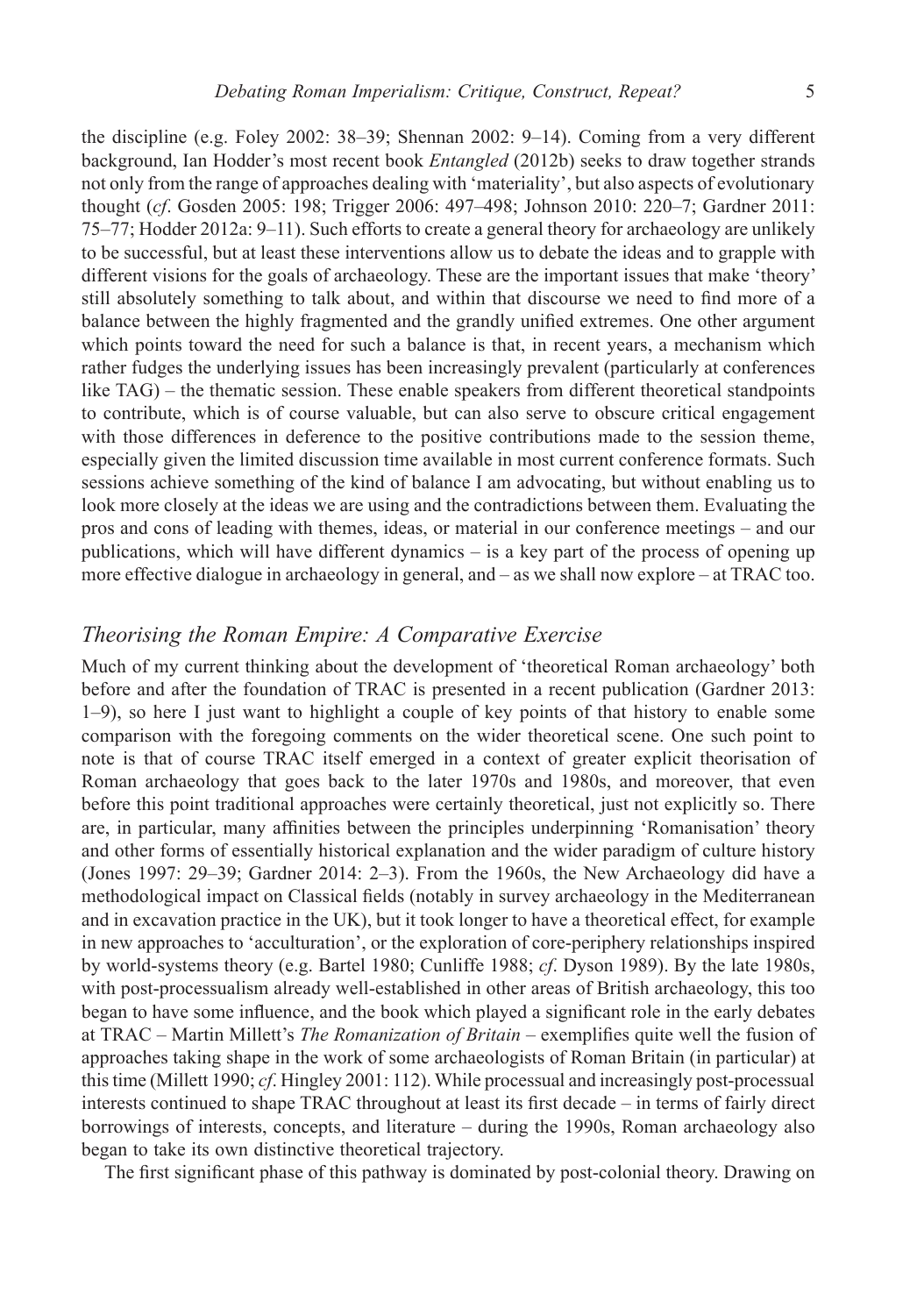#### 6 *Andrew Gardner*

an eclectic range of sources in post-colonial studies, which itself crosses disciplines like literary criticism, cultural studies, anthropology, and philosophy, Roman provincial archaeologists began to explore native resistance to Roman rule, then to look critically at Roman-period texts and other forms of representation as discourses of imperial ideology, and finally to develop sophisticated approaches to the multiplicity of identity-shaping processes apparent in the Roman world. The first of these approaches actually has roots that predate TRAC, in some work in Britain (e.g. Hingley 1989), and elsewhere (e.g. Bénabou 1976 [2005]; Brandt and Sloftstra 1984), and as TRAC became established the other trends developed and indeed started to overtake this 'nativist' strand in importance. Colonial discourse analysis, influenced particularly by the work of Edward Said (e.g. 1978), figured prominently in the 1996 *Post-colonial Perspectives* volume (Webster and Cooper 1996) as well as at TRAC in this period. In addition to finding application in reconsiderations of authors like Tacitus, or sculptural evidence (e.g. Forcey 1997; Ferris 2003), such approaches were also an element in the increasing historiographical interest in the imperial roots of Roman archaeology which took off in the same period (e.g. Hingley 2000). With respect to the Roman period itself, approaches which moved beyond the Roman-native dichotomy into more hybridised realms of identity included Jane Webster's work on creolisation (e.g. 2001), and David Mattingly's work on discrepancy (e.g. 2004), again with influence from Said (1993). The post-colonial phase of Roman archaeology is far from over, and there are still important themes and debates in the source literature to pursue (Gardner 2013: 5–6), but one thing that is quite notable about this really important and productive strand of theoretical Roman archaeology is that it has not really joined up with other applications of post-colonial thinking in archaeology as a whole. These are generally much more about heritage issues in post-colonial countries (e.g. Smith 2004; Gosden 2012; *cf*. van Dommelen 2011). Indeed, a recent *Handbook of Postcolonial Archaeology* (Lydon and Rizvi 2010) includes very few references to what has been going on in Roman archaeology in this area – a highly indicative symptom of some of the communication problems mentioned in the Introduction.

 The same is less true of the other, more recent clear trend in Roman archaeology, which has to do with the application of theories of globalisation. This term started to appear in the context of Roman studies around the turn of the millennium (e.g. Witcher 2000; Laurence 2001), but its application – accompanied by a certain amount of critical debate – has developed really over the last decade (e.g. Hingley 2005; Naerebout 2007; Hitchner 2008; Pitts 2008; Pitts and Versluys 2015). As this is really quite a short time in scholarship, the coherence of a globalisation programme is still somewhat limited, but in general terms, the framework is preferred by some as a way of capturing both the distinctive mobility and connectivity enabled by the Roman Empire as well as the high degree of local variation (e.g. Pitts 2008); and by others as simply a more up-to-date comparative frame of reference than the modern form of imperialism that shaped the thinking of the founders of provincial Roman archaeology (e.g. Hingley 2015; Witcher 2015). The spectrum of approaches found under this umbrella within Roman archaeology also reflects the great diversity of potential source literature about globalisation in the contemporary world, which comes from a range of disciplinary perspectives – from anthropology to economics – as well as drawing on distinct theoretical traditions, such as world-systems theory, and indeed different political views on how globalisation should be judged. This makes it an interesting, if controversial, development, but more importantly for our purposes here, one which, on the one hand, further fragments our discourses about the Roman world, and on the other, does connect us to the agendas of at least some other archaeologists interested in 'globalisation' in other ancient contexts (e.g. Jennings 2011). This then leads us on to some of the key points of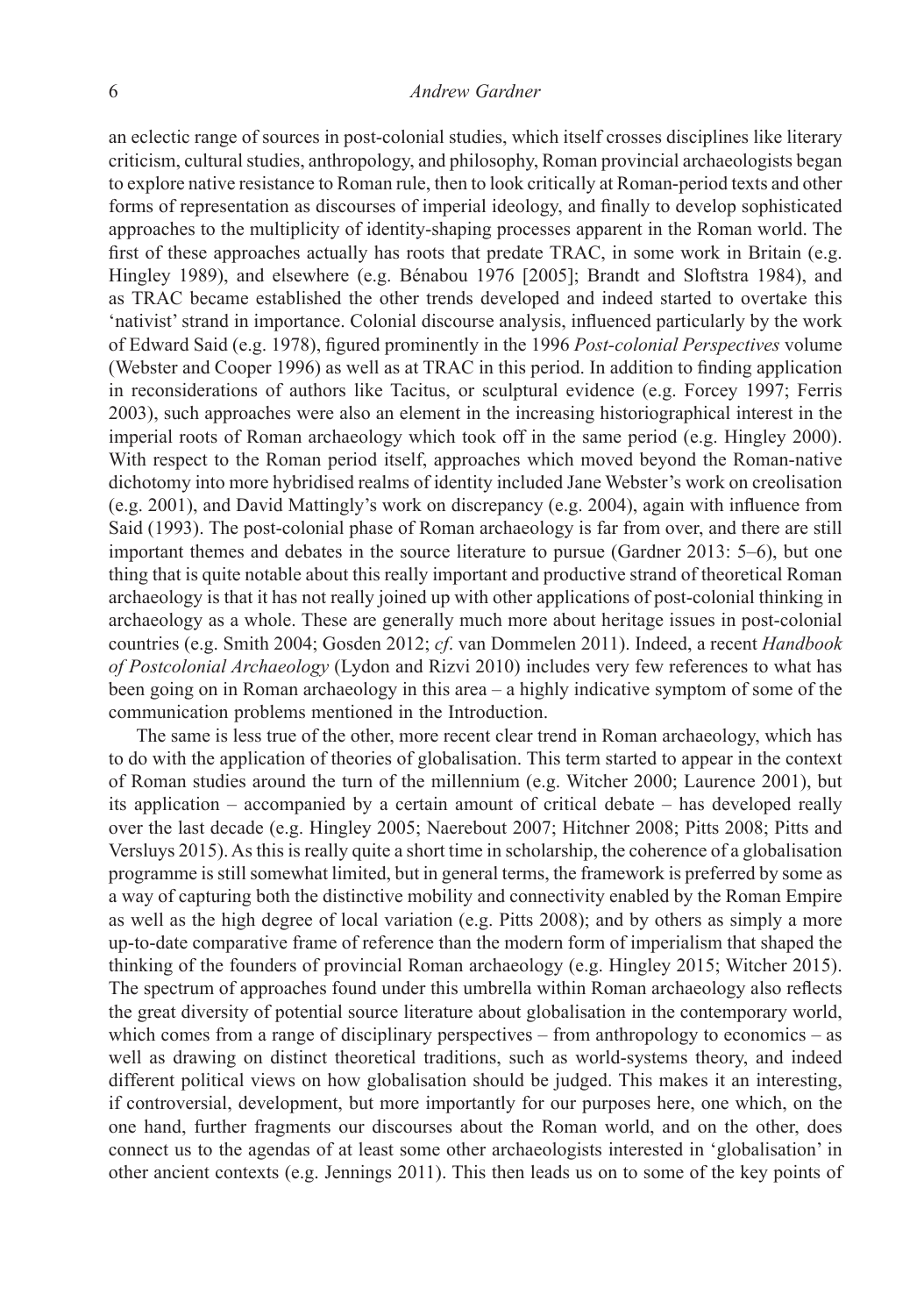

*Figure 2: Schematic representation of the diversification of theoretical Roman archaeology over time.*

comparison between the contemporary theoretical landscape in Roman archaeology (Fig. 2), and that discussed in the previous section.

In brief, there are several points of contrast, particularly in terms of which theories have developed most traction in Roman archaeology, and indeed, which other possible pathways have been largely ignored (such as phenomenology or Darwinian archaeology, with few examples of engagement – e.g. González-Ruibal 2003; Biddulph 2012). However, overall I would argue that there are many similarities, which are evident both in broad publication patterns and what goes on at conferences like TRAC and TAG (*cf*. Cooper 2012 for a much more systematic analysis of such matters in prehistoric archaeology). These include the overall trajectory from a period of high-energy debate, perhaps too polemical but certainly with a feeling that the stakes were important, to a more reflective period of tolerance of diverse approaches. In Roman archaeology, post-colonial theory largely fuelled the critical phase, reflecting the centrality of concepts of imperialism in Roman archaeology, but fulfilling the same role as the broader suite of postprocessual approaches – with which it has much affinity – elsewhere. Fragmentation of agendas is intimately bound up with this process, as the previous grand narrative is demolished and no single framework – such as globalisation – commands enough support to replace it; the high turnover of ideas and the anxiety this generates (already discussed above) are also significant elements. An increasing prevalence of theme-led or material-led, rather than idea-led, sessions at conference meetings seems also to be evident at TRAC as much as at TAG, either as a response to, or symptom of, the former developments. It is also interesting to note that TAG, like TRAC, has developed an international dimension, with conferences in the US, Scandinavia, and elsewhere, in an effort to broaden participation – though again this may be consistent with the trend toward fragmentation, even if the intention is rather the opposite. Indeed, there are pros and cons in most of these phenomena, and these will be explored in the next section, along with the possible underlying causes – because, while there may be an aspect of cyclical fashions in scholarship, there may also be particular deep-rooted tensions in the practice of archaeology that explain these widespread trends.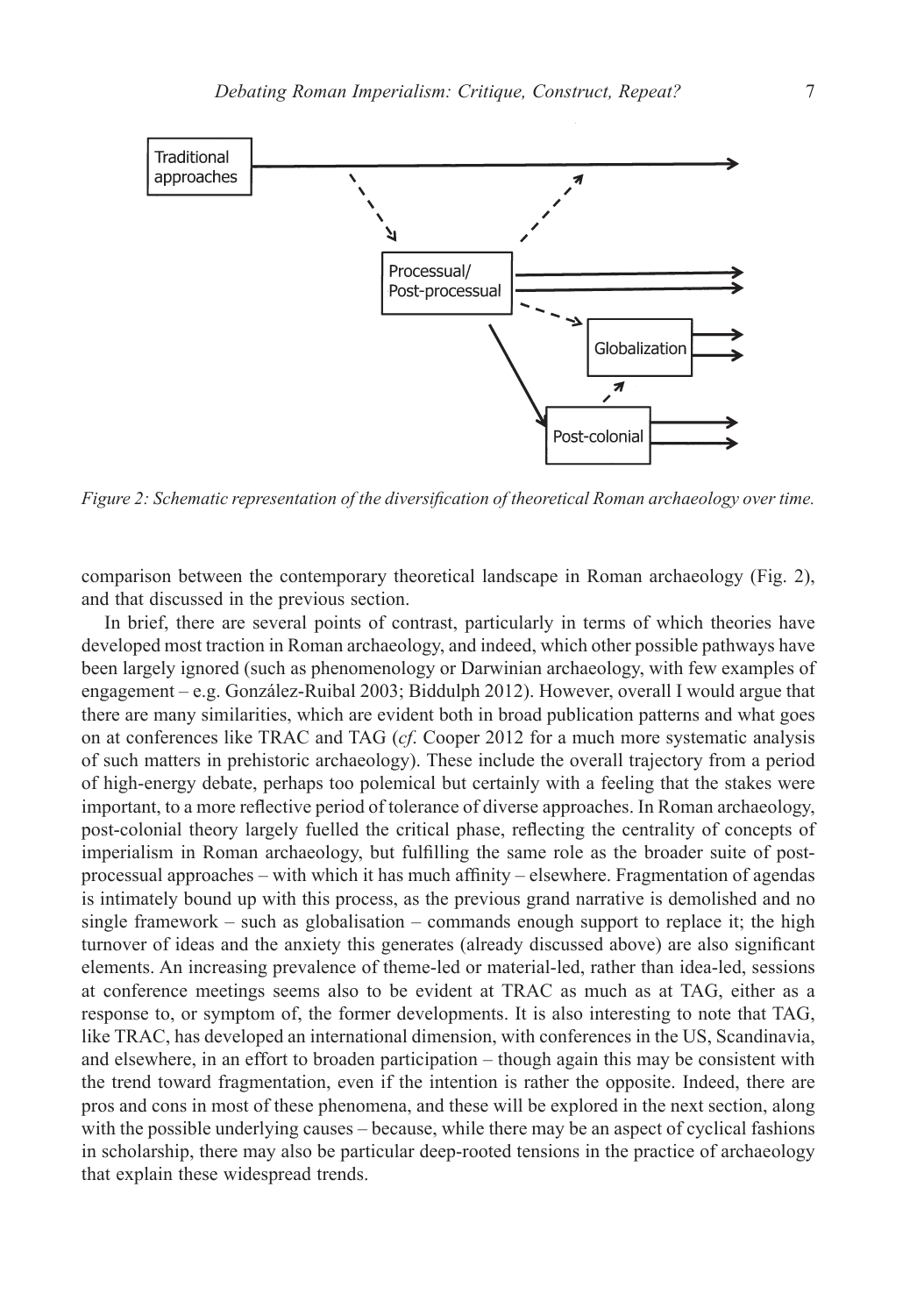# *Unifying Problems and Common Tensions*

Rather than explore areas of our field that need fuller theorising, therefore – issues like agency, practice, institutions, materiality, or temporality – I want to focus on the broader matter of how we work theoretically in (Roman) archaeology. Some of the key questions were flagged up in the Introduction to this paper: what are the different objectives of using theory; how do we use comparisons; what is the best starting point for theoretically-informed work; and how can we generate more debate across different theoretical traditions? There is no simple answer to any of these questions, but I think we do need to start being more explicit about their importance insofar as they currently implicitly structure how we work, and have generated some of the problems alluded to in the preceding sections (*cf*. Mizoguchi 2015). Certainly many of the fracture points between schools of thought relate as much to the different possible objectives of deploying theory as to the contents of any particular theoretical framework. Distinctions between explanation and understanding are fundamental to the processual/post-processual divide and may also be relevant to the globalisation/post-colonial agendas in Roman archaeology, in each case the former more distanced and positivistic, the latter more experiential (e.g. Hodder 2012a: 6–8; *cf*. Krishnaswamy 2007: 2). 'Theory' may also refer to ways of re-describing phenomena, or be bound up with differing judgements of social realities (*cf*. Gardner 2013: 3). Both of these senses are fundamental to the particular nature of cross-cultural comparison that archaeology, and certainly Roman archaeology, employs.

Comparison between different societies of the past (whether ancient or more recent) is explicitly part of much archaeological work, and is a popular way of looking at the Roman Empire in a wider context (e.g. Tainter 1988; Alcock *et al*. 2001; Scheidel 2009). While more commonly associated with the positivist end of the theoretical spectrum, in pursuit of broad-scale generalisations, ethnographic comparison has remained an important part of post-processual/ interpretive method, albeit somewhat in defiance of its contextual agenda (e.g. Fowler 2004; *cf*. Spriggs 2008). All archaeology, though, also tends to invite – if not demand – comparison between the past and the immediate present, and in Roman archaeology this is a clear theme in much of the TRAC-era debate. To some, this seems to boil down to a simple question of whether we like or dislike the Romans (Selkirk 2006), but while a more nuanced perspective than this is certainly what we may wish to aspire to (Mattingly 2014: xxv–xxvi; Witcher 2015: 217–219), we also need to bear in mind the different kinds of audience we wish to communicate with, and consider how to make that critical message as widely relevant as possible. 'Theoretical jargon', though often an over-stated problem, may not be the only potential obstacle here (*cf*. Allason-Jones 2012: 4). It is interesting to note, for example, that the left-leaning political orientation of many academic archaeologists (as subjectively judged, though *cf*. James 1998: 202–3 for a degree of support) may be at least somewhat different to that of a proportion of those in the wider world who identify archaeology among their interests (see https://yougov. co.uk/profiler#/ for some data on this – search 'archaeology'). More seriously, at a time of rising nationalist movements across Europe, which might be expected to draw one type of connection between past and present, we quite urgently need to review the debate over how archaeologists engage with identity politics, and be prepared to challenge those comparisons which promote intolerance, xenophobia, and militarism. We can only do so if we are clear about how we use theory to interpret the past in ways which are comprehensible in the present.

Such clarity is likely to be enhanced if we also debate more openly the relative merits of different ways of 'doing' theoretical archaeology. I have noted above that theoretical debate,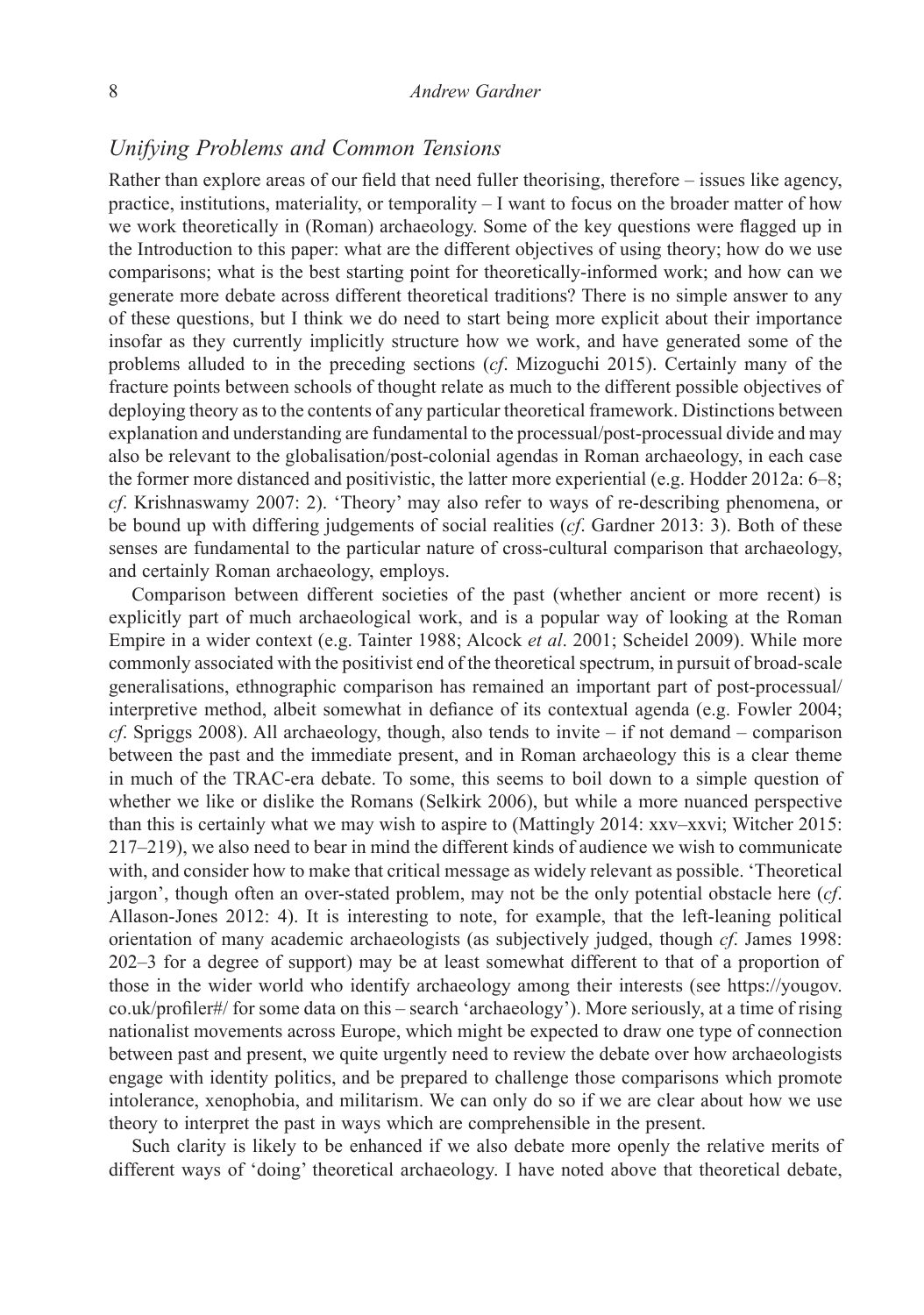

*Figure 3: Matthew Johnson's cartoon illustrating some contemporary – but also deep-rooted – tensions in how we think about archaeology (Johnson 2010: 228; reproduced with permission).*

particularly in the context of conference meetings, has somewhat receded because of an increased tendency for sessions to be structured around bodies of material or themes, rather than ideas – so, 'The archaeology of landscape', for example, rather than 'Marxist approaches to social organisation'. All of these approaches have merits, and certainly a thematic structure for grouping work by scholars using different theoretical frameworks is beneficial by virtue of its inclusivity. However, I would argue that ideally we need to retain a balance between these three different approaches, because otherwise we are losing the opportunity to debate the merits of different theoretical frameworks, and this significantly exacerbates the trend towards fragmentation, which I have discussed throughout. To some extent, this is a situation that has developed particularly in the period since the 1990s, which, for a variety of reasons, and as already discussed, has tended towards an atmosphere of politely 'agreeing-to-disagree' rather than hard-edged theoretical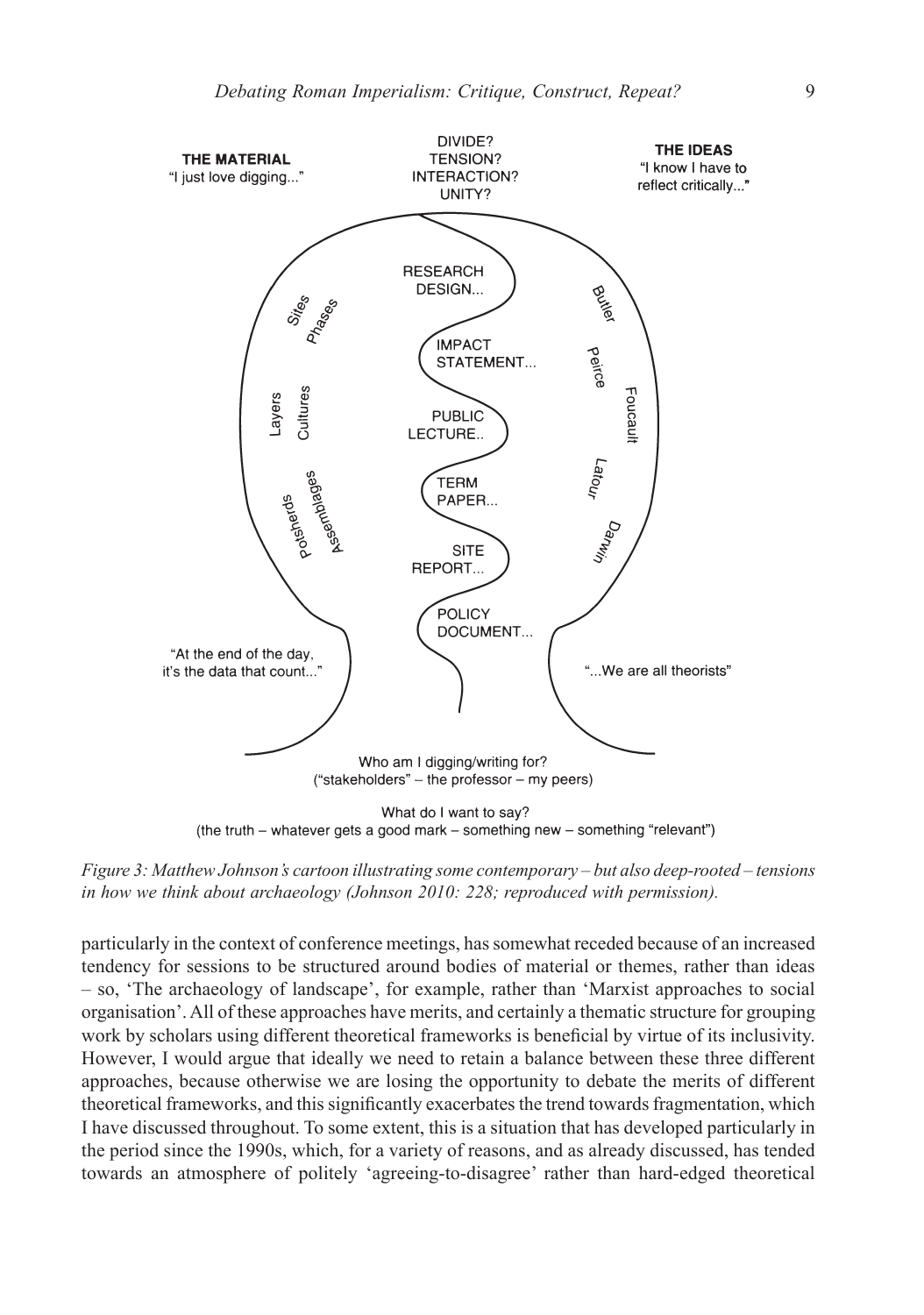debate. Yet it also relates to an arguably much deeper and more long-standing tension between ideas and material with which archaeologists have always struggled. In the second edition of his introductory theory volume, Matthew Johnson (2010: 228 [Fig. 13.3, caption]) added a cartoon illustrating this tension 'in the mind of every archaeologist' (Fig. 3), suggesting that this was the current manifestation of the waxing and waning of debates between wider schools of thought, but also reflecting an underlying archaeological condition (2010: 219–220). Indeed, there is good reason to think this is a fairly common dilemma in a number of disciplines in the human sciences, and we can go back, for example to William James, writing at the beginning of the 20th century as he set out the principles of philosophical pragmatism, for a very similar description. James distinguished between 'tough-minded' philosophers, with a preference for the empirical, and those of a more 'tender-minded', idealistic disposition (1907 [1995]: 4). James went on to argue for pragmatism as a philosophy that harmonised between these poles, and perhaps an emphasis on themed sessions has become a habit that works in such a fashion. We need, though, to ask if it is not time to develop some new habits that refresh our engagement with both material and ideas, and most importantly with each other.

# *Conclusion: Collaborative and Pragmatic Futures*

I think that the key to this is to turn multi-vocality into dialogue. A community of scholars with ever-fragmenting theoretical agendas, all talking past each other, is not much of a community of scholars at all. Without aspiring to any sort of false unity of our discipline, I nonetheless believe that we should be seriously and sincerely debating the ideas as much as the material, talking about consistency and contradiction between theoretical frameworks and languages (*cf*. Johnson 2010: 231-233), and getting down to the fundamentals of what different visions of the Roman past mean in the present. In this way we can build a stronger network of communities within and beyond the TRAC umbrella. Part of this involves finding ways of working more collaboratively, but to generate these we need to be bolder in how we organise our discussions at conferences, with concomitant innovation in publication. There are numerous sources of inspiration for such moves. Within scholarly communities like the nascent field of digital humanities, a range of alternative session and conference formats have been developed over the past few years, involving more unstructured debate time and less rigid adherence to the *c.* 20-minute paper format (see http:// www.unconference.net/, http://thatcamp.org/); explicitly dialogic formats have already been tried on occasion (see Mattingly 1997) and ought to be repeated. There is also considerable scope for spin-off workshop style meetings from TRAC (rather like TEDx events; https://www.ted. com/), as the Standing Committee has already proposed at a recent AGM, which might readily be ideas-led.1 The new series of themed TRAC volumes is a welcome development, because whereas themed sessions might have become a little too dominant on the conference scene, as discussed above, this series represents a new way of presenting TRAC papers and has the potential to enable more dialogue between contributors; idea- or material-led volumes would be equally fruitful. We should also look for ways to engage more openly and directly with the structural opportunities and constraints across the various contexts in which Roman archaeologists work – from self-employed specialists to university academics – and the effects of career structures (or lack thereof) on the development of intellectual agendas and collaborations. In these kinds of ways, we can adopt the pragmatic attitude of bringing our practice of theoretical Roman archaeology closer to our aspirations, and use TRAC to set new agendas in its very structure.

<sup>&</sup>lt;sup>1</sup> A pilot event is in the works at the time of writing (organised by Lisa Lodwick and the author)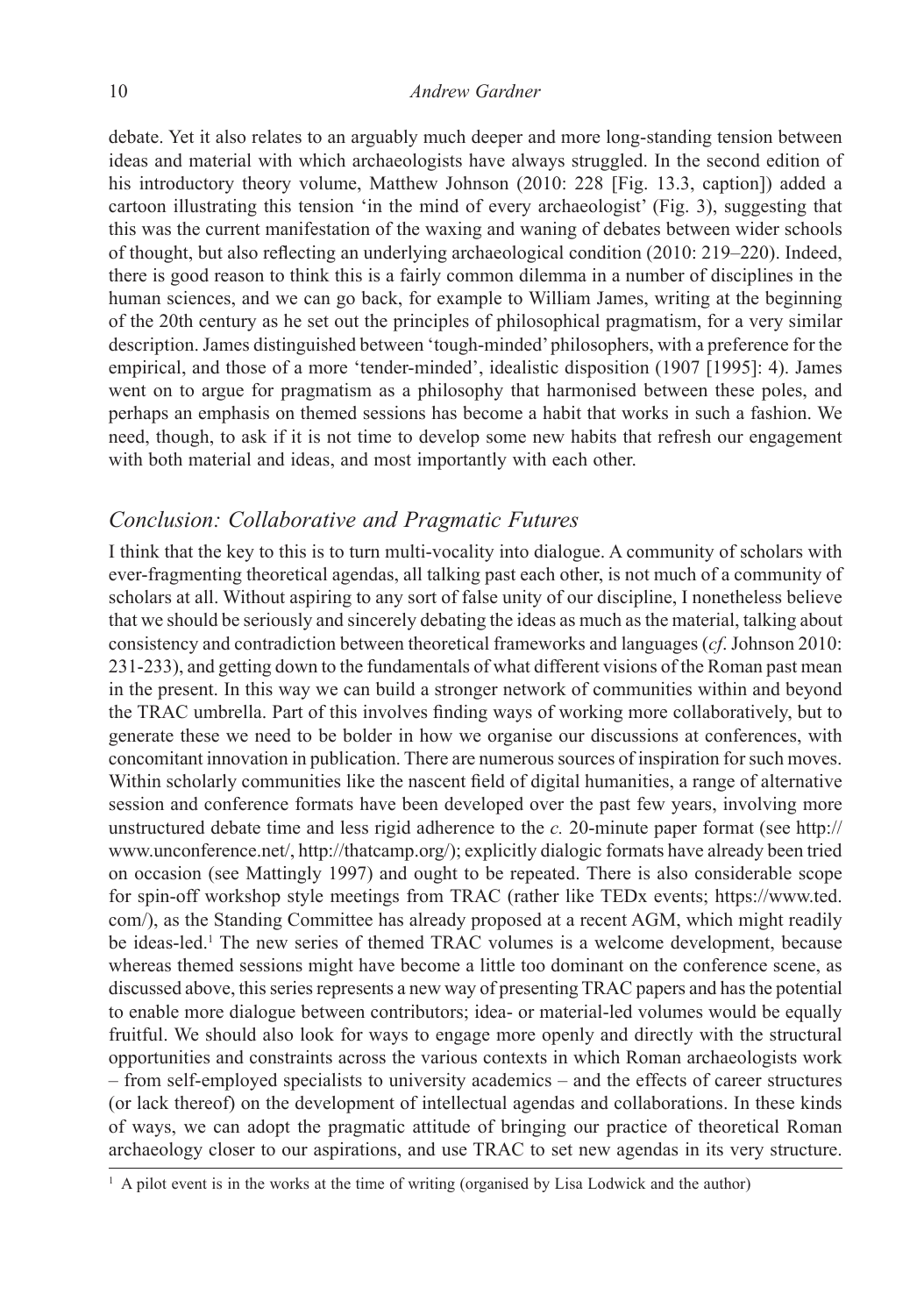Above all, by recognising that we are not alone in wrestling with some crucial dilemmas at the heart of any kind of theoretical archaeology, we can start to bring these tensions to the fore in a positive, creative spirit, and set an example for others. After 25 years, TRAC already has an impressive legacy. If we think hard about how to develop the conversations it engenders and multiply their effects, we can make sure that the next 25 years will be just as successful.

*UCL Institute of Archaeology*

# *Acknowledgements*

This paper was a very enjoyable privilege to prepare, and I would like to thank the TRAC 25 organising committee for inviting me to deliver it. Kathryn Piquette listened patiently to various ideas for the lecture, and then to my rehearsals, and also highlighted some recent developments in the Digital Humanities conference scene. Sanja Vucetic and Michelle Statton helped me with a further practice run, and Lisa Lodwick also pointed me at some recent conferences with novel formats. I am also grateful to Matthew Johnson, who generously gave permission to use an adapted version of his 'Archaeological Theory in 1998' cartoon in publicity for the lecture, and to use his 'Archaeological Theory in 2008' cartoon in this publication, as well as commenting on the paper. Richard Hingley and David Mattingly also kindly read the text, while Max Austin showed me the YouGov profiling tool and its results for 'archaeology'. The thoughts presented here have also benefited from conversations with numerous colleagues, including Sue Hamilton, Mike Parker Pearson, Ulla Rajala, and Darrell Rohl. URLs cited in the text were consulted in June 2015 and checked in October 2015; the YouGov data is subject to change.

### *Bibliography*

- Alcock, S.E., D'Altroy, T.N., Morrison, K.D. and C.M. Sinopoli (eds) 2001. *Empires: Perspectives from Archaeology and History*. Cambridge: Cambridge University Press.
- Allason-Jones, L. 2012. She said emic. In M. Duggan, F. McIntosh and D.J. Rohl (eds) *TRAC 2011: Proceedings of the Twenty-First Theoretical Roman Archaeology Conference, Newcastle 2011*. Oxford: Oxbow Books: 4–9.
- Bartel, B. 1980. Colonialism and cultural responses: problems related to Roman provincial analysis. *World Archaeology* 12.1: 11–26.
- Bénabou, M. 1976 [2005]. *La Résistance Africaine* à *la Romanisation*. Paris: La Découverte (originally Paris: Librairie François Maspero).
- Biddulph, E. 2012. On cultural selection: Examining the process of cultural evolution through funerary evidence. In M. Duggan, F. McIntosh and D. Rohl (eds), *TRAC 2011: Proceedings of the 21st Annual Theoretical Roman Archaeology Conference, Newcastle 2011*. Oxford: Oxbow Books: 76–90.
- Bintliff, J. 2011. The death of archaeological theory? In J. Bintliff and M. Pearce (eds) *The Death of Archaeological Theory?* Oxford: Oxbow Books: 7–22.
- Brandt, R. and Slofstra, J. (eds) 1984. *Roman and Native in the Low Countries: Spheres of Interaction*. Oxford: BAR IS 184.
- Clarke, D.L. 1973. Archaeology: the loss of innocence. *Antiquity* 47: 6–18.
- Cooper, A. 2012. Pursuing 'the pressure of the past': British prehistoric research, 1980-2010. *Proceedings of the Prehistoric Society* 78: 315–339.
- Cunliffe, B. 1988. *Greeks, Romans and Barbarians: Spheres of Interaction*. London: Batsford.
- Dyson, S. 1989. The relevance for Romanists of recent approaches to archaeology in Greece. *Journal of Roman Archaeology* 2: 143–146.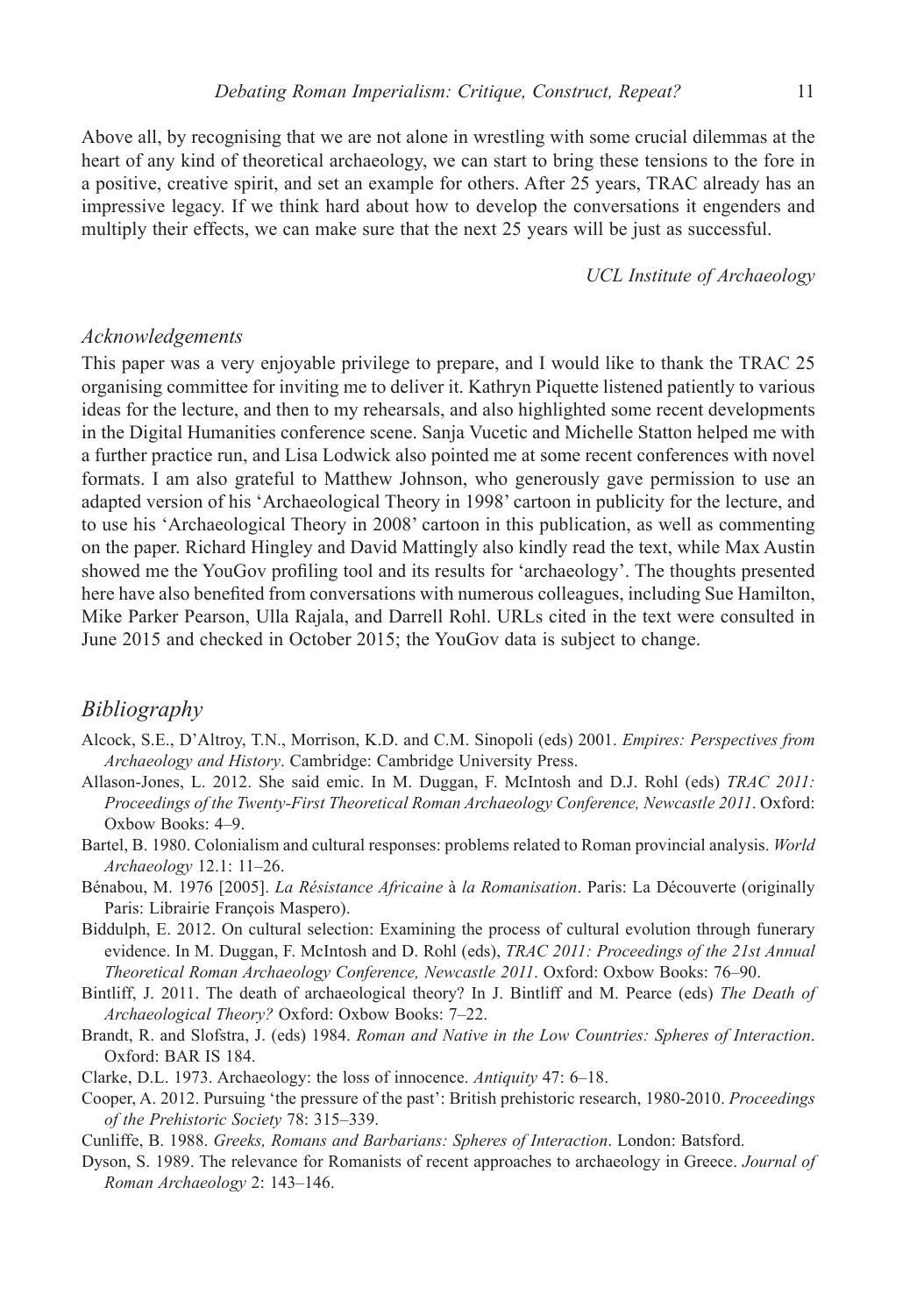Ferris, I. 2003. *Enemies of Rome: Barbarians through Roman Eyes*. Stroud: Sutton.

- Foley, R. 2002. Parallel tracks in time: human evolution and archaeology. In B. Cunliffe, W. Davies and C. Renfrew (eds) *Archaeology: The Widening Debate*. Oxford: Oxford University Press/The British Academy: 3–42.
- Forcey, C. 1997. Beyond 'Romanization': technologies of power in Roman Britain. In K. Meadows, C. Lemke and J. Heron (eds) *TRAC 96: Proceedings of the Sixth Annual Theoretical Roman Archaeology Conference, Sheffield 1996*. Oxford: Oxbow: 15–21.
- Fowler, C. 2004. *The Archaeology of Personhood: An Anthropological Approach*. London: Routledge.
- Gardner, A. 2003. Debating the health of Roman archaeology: A review of 'Whither Roman Archaeology?', a day conference held at the University of London, 16/11/02. *Journal of Roman Archaeology* 16: 435–441.
- Gardner, A. 2006. The future of TRAC. In B. Croxford, H. Goodchild, J. Lucas and N. Ray (eds) *TRAC 2005: Proceedings of the Fifteenth Annual Theoretical Roman Archaeology Conference, Birmingham 2005*. Oxford: Oxbow Books: 128–138.
- Gardner, A. 2011. Action and structure in interpretive archaeologies. In E. Cochrane and A. Gardner (eds) *Evolutionary and Interpretive Archaeologies. A Dialogue.* Walnut Creek: Left Coast Press: 63–82.
- Gardner, A. 2012. Review of A. Moore *et al*. (eds) 'TRAC 2009'. *Britannia* 43: 451–452.
- Gardner, A. 2013. Thinking about Roman imperialism: postcolonialism, globalisation and beyond? *Britannia* 44: 1–25.
- Gardner, A. 2014. Changing materialities. In M. Millett, A. Moore and L. Revell (eds) *The Oxford Handbook to Roman Britain*. Oxford: Oxford University Press: DOI: 10.1093/oxfordhb/9780199697713.013.028 (print ed. in press).
- Gardner, A. and Cochrane, E.E. 2011. Evolutionary and interpretive archaeologies: A dialogue. In E. E. Cochrane and A. Gardner (eds) *Evolutionary and Interpretive Archaeologies: A Dialogue*. Walnut Creek: Left Coast Press: 11–29.
- Gardner, A., Lake, M. and Sommer, U. Forthcoming. Introduction. In A. Gardner, M. Lake and U. Sommer (eds) *The Oxford Handbook of Archaeological Theory*. Oxford: Oxford University Press.
- González-Ruibal, A. 2003. Restoring ontological security: Roman and native objects in early Roman Gallaecia (NW Iberia). In G. Carr, E. Swift, and J. Weekes (eds) *TRAC 2002: Proceedings of the Twelfth Annual Theoretical Roman Archaeology Conference, Canterbury 2002*. Oxford: Oxbow Books: 29–47.

Gosden, C. 2005. What do objects want? *Journal of Archaeological Method and Theory* 12.3: 193–211.

- Gosden, C. 2012. Post-colonial archaeology. In I. Hodder (ed.) *Archaeological Theory Today* (2nd edition). Cambridge: Polity: 250–266.
- Hall, S. 1996. Introduction: Who needs identity? In S. Hall and P. Du Gay (eds) *Questions of Cultural Identity*. London: Sage: 1–17.
- Hegmon, M. 2003. Setting theoretical egos aside: Issues and theory in North American archaeology. *American Antiquity* 68: 213–243.
- Hingley, R. 1989. *Rural Settlement in Roman Britain*. London: Seaby.
- Hingley, R. 2000. *Roman Officers and English Gentlemen: The Imperial Origins of Roman Archaeology*. London: Routledge.
- Hingley, R. 2001. A Comment on Ray Laurence's Roman narratives: The writing of archaeological discourses – a view from Britain? *Archaeological Dialogues* 8.2: 111–114.
- Hingley, R. 2005. *Globalizing Roman Culture: Unity, Diversity and Empire*, London: Routledge.
- Hingley, R. 2015. Post-colonial and global Rome: the genealogy of 'Empire'. In M. Pitts and M.J. Versluys (eds) *Globalisation and the Roman World: Perspectives and Opportunities*. Cambridge: Cambridge University Press: 32–46.
- Hitchner, R.B. 2008. Globalization avant la lettre: globalization and the history of the Roman Empire, *New Global Studies* 2.2: 1–12.
- Hodder, I. 2012a. Introduction: Contemporary theoretical debate in archaeology. In I. Hodder (ed.) *Archaeological Theory Today* (2nd edition). Cambridge: Polity: 1–14.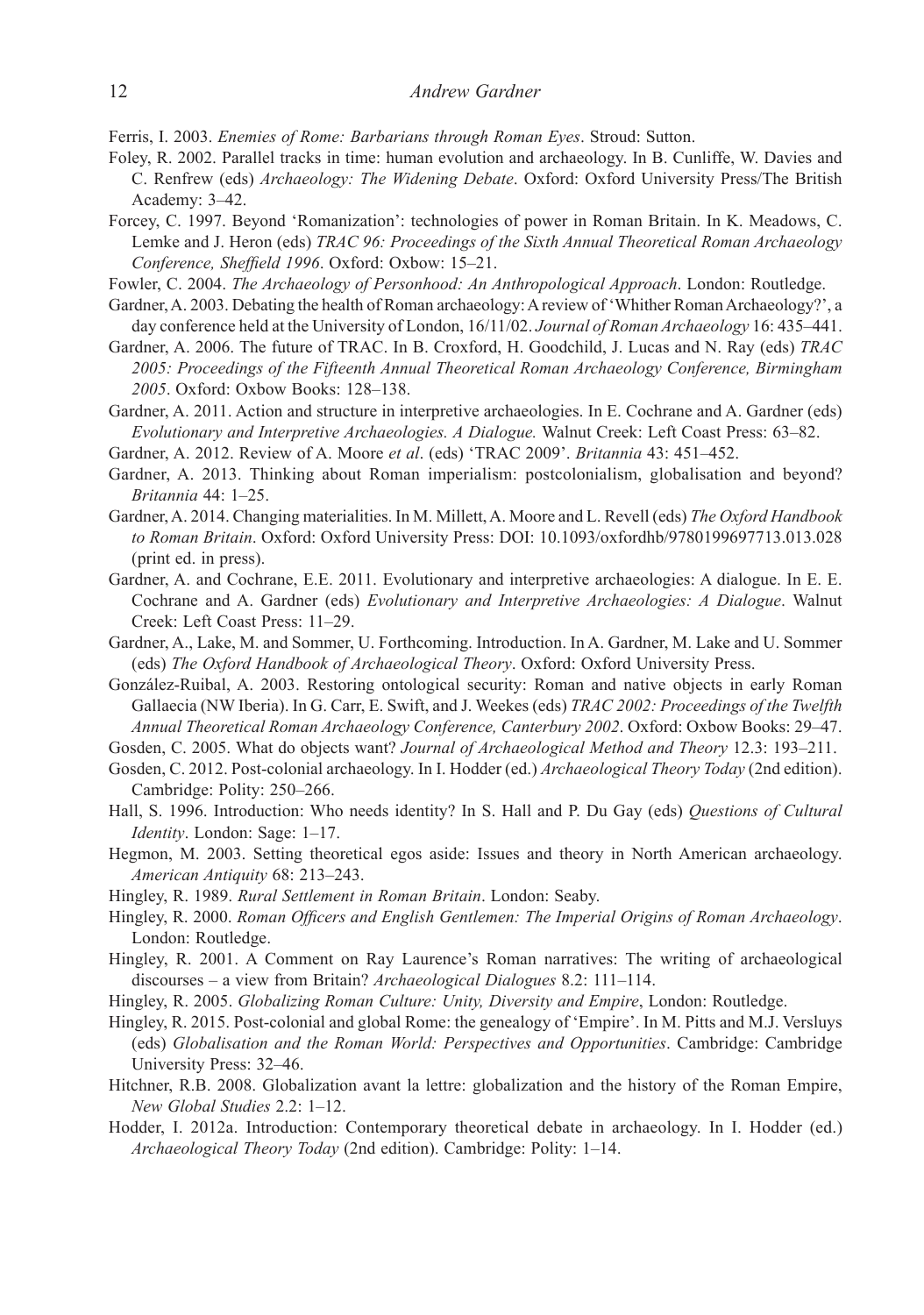- Hodder, I. 2012b. *Entangled: An Archaeology of the Relationships between Humans and Things*. Chichester: Wiley-Blackwell.
- James, S. 1998. Celts, politics and motivation in archaeology. *Antiquity* 72: 200–209.
- James, S. 2003. Roman Archaeology: crisis and revolution. *Antiquity* 77: 178–184.
- James, W. 1907 [1995]. *Pragmatism*. New York: Dover Publications, Inc.
- Jennings, J. 2011. *Globalizations and the Ancient World*. Cambridge: Cambridge University Press.
- Johnson, M. 1999. *Archaeological Theory: An Introduction*. Oxford: Blackwell.
- Johnson, M. 2006. On the nature of theoretical archaeology and archaeological theory. *Archaeological Dialogues* 13.2: 117–132.
- Johnson, M. 2010. *Archaeological Theory: An Introduction* (2nd edition). Chichester: Wiley Blackwell.
- Johnson, M. 2011. A visit to Down House: some interpretive comments on evolutionary archaeology. In E.E. Cochrane and A. Gardner (eds) *Evolutionary and Interpretive Archaeologies: A Dialogue*. Walnut Creek: Left Coast Press: 307–324.
- Jones, S. 1997. *The Archaeology of Ethnicity.* London: Routledge.
- Krishnaswamy, R. 2007. Postcolonial and globalization studies: connections, conflicts, complicities. In R. Krishnaswamy and J.C. Hawley (eds) *The Postcolonial and the Global*. Minneapolis: University of Minnesota Press: 2–21.
- Kristiansen, K. 2004. Genes versus agents: a discussion of the widening theoretical gap in archaeology. *Archaeological Dialogues* 11.2: 77–99.
- Laurence, R. 1999. Theoretical Roman Archaeology. *Britannia* 30: 387–390.
- Laurence, R. 2001. Roman Narratives: the writing of archaeological discourse a view from Britain? (with comments and reply). *Archaeological Dialogues* 8.2: 90–122.
- Laurence, R. 2006. 21st century TRAC: is the Roman battery flat? In B. Croxford, H. Goodchild, J. Lucas and N. Ray (eds) *TRAC 2005: Proceedings of the Fifteenth Annual Theoretical Roman Archaeology Conference, Birmingham 2005*. Oxford: Oxbow Books: 116–127.
- Laurence, R. 2012. *Roman Archaeology for Historians*. London: Routledge.
- Lydon, J. and Rizvi, U.Z. (eds) 2010. *Handbook of Postcolonial Archaeology*. Walnut Creek: Left Coast Press.
- Mattingly, D. (ed.) 1997. *Dialogues in Roman Imperialism*. Portsmouth, Rhode Island: Journal of Roman Archaeology Supplementary Series 23.
- Mattingly, D. 2004. Being Roman: expressing identity in a provincial setting. *Journal of Roman Archaeology* 17: 5–25.
- Mattingly, D. 2014. *Imperialism, Power, and Identity: Experiencing the Roman Empire* (Paperback edition with a new Preface). Princeton: Princeton University Press.
- Millett, M. 1990. *The Romanization of Britain. An Essay in Archaeological Interpretation*. Cambridge: Cambridge University Press.
- Mizoguchi, K. 2015. A future of Archaeology. *Antiquity* 89: 12–22.
- Morris, I. 2004. Classical Archaeology. In J. Bintliff (ed.) *A Companion to Archaeology*. Oxford: Blackwell: 253–271.
- Moss, M.L. 2005. Rifts in the theoretical landscape of archaeology in the United States: A comment on Hegmon and Watkins. *American Antiquity* 70: 581–587.
- Naerebout, F.G. 2007. Global Romans? Is globalisation a concept that is going to help us understand the Roman Empire? *Talanta* 38/39: 149–170.
- Pearce, M. 2011. Have rumours of the death of theory been exaggerated? In J. Bintliff and M. Pearce (eds) *The Death of Archaeological Theory?* Oxford: Oxbow Books: 80–89.
- Pitts, M. 2008. Globalizing the local in Roman Britain: an anthropological approach to social change. *Journal of Anthropological Archaeology* 27: 493–506.
- Pitts, M. and Versluys, M.J. 2015. Globalisation and the Roman world: perspectives and opportunities. In M. Pitts and M.J. Versluys (eds) *Globalisation and the Roman World: Perspectives and Opportunities*. Cambridge: Cambridge University Press: 3–31.